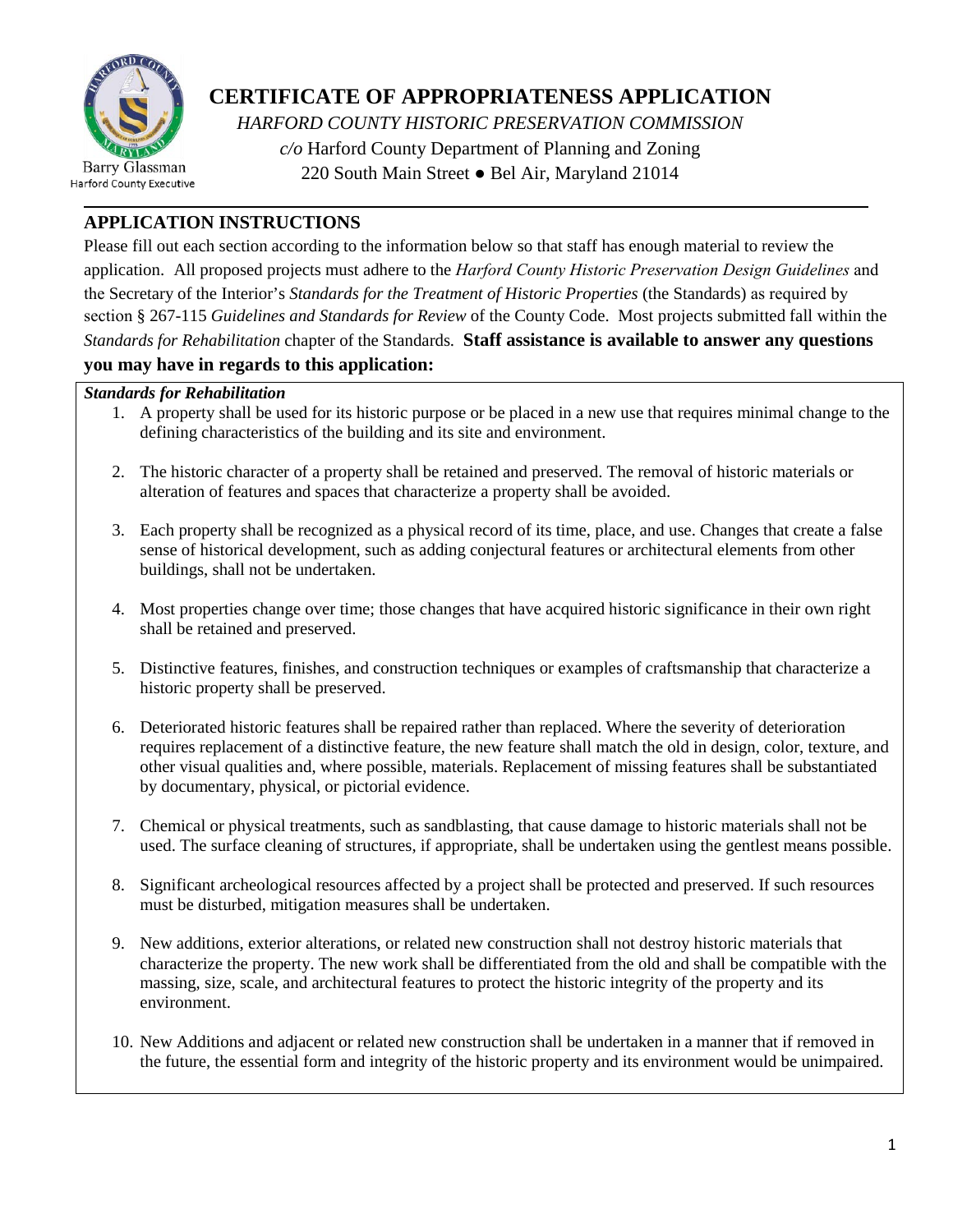1. **General Property Information**: Enter the name of the County Historic Landmark and its historic inventory number in the space provided. Enter the name and number of the street or road where the property is located. Enter the name and zip code of the city or town where the property is located.

Please indicate if the historic landmark is a Maryland Historical Trust (MHT) easement property. Easement properties should get approval from MHT prior to applying for a Certificate of Appropriateness (COA). Please attach approval with this application.

2. **Applicant:** Enter the name or names of the applicant. Enter the applicant's address and contact information. Mark the appropriate field to indicate the applicant's relationship to the Historic Landmark (e.g. Owner, Lessee, Architect, Contractor, Other).

Applicants are required to attend the meeting and present their application to the Historic Preservation Commission (HPC). Depending on the type of project, applicants can bring in samples of materials, examples of deteriorated features, photographs, etc. Enter the applicant's initials on the line provided to confirm that the applicant understands this and will be in attendance.

- 3. **Property Owner (s):** Enter the name of the property owner, if different from the applicant. Enter the owner's address and contact information.
- 4. **Contractor/ Architect/ Engineer:** Enter the name of the contractor, architect, engineer, or firm if different from the applicant. Enter their address and contact information.
- 5. **Historic Preservation Tax Credits:** Mark the box to indicate if the applicant will be applying for Historic Preservation Tax Credits. Indicate the type of tax credit. For State or Federal Tax Credits please attach a copy of the approval notification.
- 6. **Type of Work:** Mark the box next to the appropriate type of work being proposed in the application: Exterior Alteration or Repair; New Construction/ addition; Demolition of a Structure; Relocation of a Structure; or Other.
- 7. **Description of Proposed Work:** Describe all work to be undertaken on the Historic Landmark. Describe site work, exterior work, and any new construction. All proposed work must adhere to the Secretary the Interior's Standards for the Treatment of Historic Properties. Most projects will use the Standards for Historic Rehabilitation.

*Exterior Features* are the elements that create the overall shape and visual qualities of a building, its materials, craftsmanship, decorative details, as well as the various aspects of its site and environment (e.g. roof, windows, siding, shutters, chimney, or porches). Each feature for which work is proposed should be addressed in a separate numbered work item in the application, as provided. Number the feature sequentially, if there is more than one. Enter the feature and the approximate feature date. Frist describe the current condition of the feature. Second, describe the proposed work. When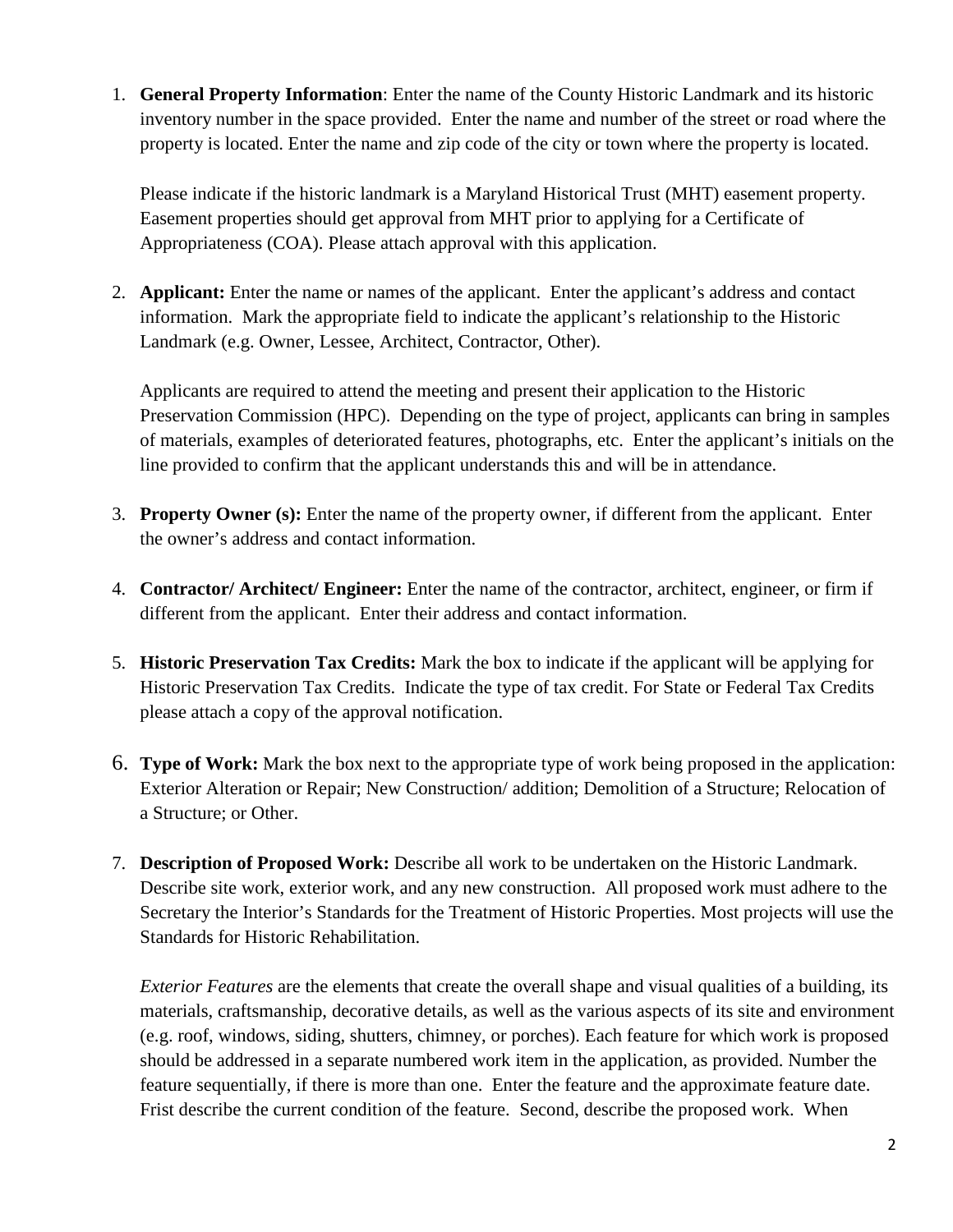applicable, reference, by number, associated photographs or drawings. For projects with multiple phases, please indicate which phase each exterior feature will be addressed.

| Number 1                                                                                                                | <b>Exterior Feature</b>                                                                                            | Cedar shingle Roof | Date of Feature 1995       |  |  |  |  |
|-------------------------------------------------------------------------------------------------------------------------|--------------------------------------------------------------------------------------------------------------------|--------------------|----------------------------|--|--|--|--|
|                                                                                                                         | Describe existing exterior feature and its condition                                                               |                    |                            |  |  |  |  |
|                                                                                                                         | Cedar shingled hipped roof. The roof is deteriorated because of the general wear and tear of wood roofs. There are |                    |                            |  |  |  |  |
|                                                                                                                         | cracked, cupped, and split shingles present at various locations.                                                  |                    |                            |  |  |  |  |
| <b>Photo numbers</b>                                                                                                    | 1, 2, 3, 4, 5, 6                                                                                                   |                    | <b>Drawing Numbers</b> N/A |  |  |  |  |
|                                                                                                                         | Describe work on exterior feature                                                                                  |                    |                            |  |  |  |  |
| Remove existing deteriorated shingle roof and replace with in-kind cedar shingles. All existing copper flashing will be |                                                                                                                    |                    |                            |  |  |  |  |
| replaced with new copper flashing. All shingles will be "raw", uncoated, unpainted and without any sealants. There      |                                                                                                                    |                    |                            |  |  |  |  |
|                                                                                                                         | will be no change in the roof design.                                                                              |                    |                            |  |  |  |  |

For more information about photographs and other supporting documentation, see the Supporting Documentation section, below.

8. **Mandatory Application Checklist:** After completing your application, fill out this checklist to ensure that your application at least contains the minimum documentation required for HPC review. Read and check each line carefully; the application review period will not begin until a completed application with checklist is submitted.

### **SUPPORTING DOCUMENTATION**

**Photographs** (Required): The application must include printed color photographs OR high resolution digital photographs showing the specific areas of proposed work. Detailed close-up photographs of exterior features affected by the proposed work, such as windows, doors, balustrades, trim, etc., may be needed. In some cases, it may be helpful to mark directly on the photographs the areas of proposed work. Submitting representative photographs of multiple features, such as windows, is acceptable, provided that the photographs adequately capture conditions throughout the structure.

Printed color photographs must be "4 x 6" in size. Photocopies of photographs will not be accepted. Please label the back of the photographs with the photo date, the Historic Landmark name, inventory number, and a brief description of what is shown.

High resolution digital photographs may be submitted on a CD or flash drive OR after consultation with the Historic Preservation Planner, by email. Digital submission is preferred, but not required. Please provide a photo-log in a word processing document that organizes the photos by number with the date of each photo and a brief description of what is shown (e.g. *Photo1, April 4, 2017, West Elevation*).

*For Replacement, Restoration or Reconstruction (*when applicable*):* Replacement of missing features from the restoration period must be substantiated by documentary and/or physical evidence. A false sense of history will not be created by adding conjectural features, features from other properties, or by combining features that never existed together historically. Please include historic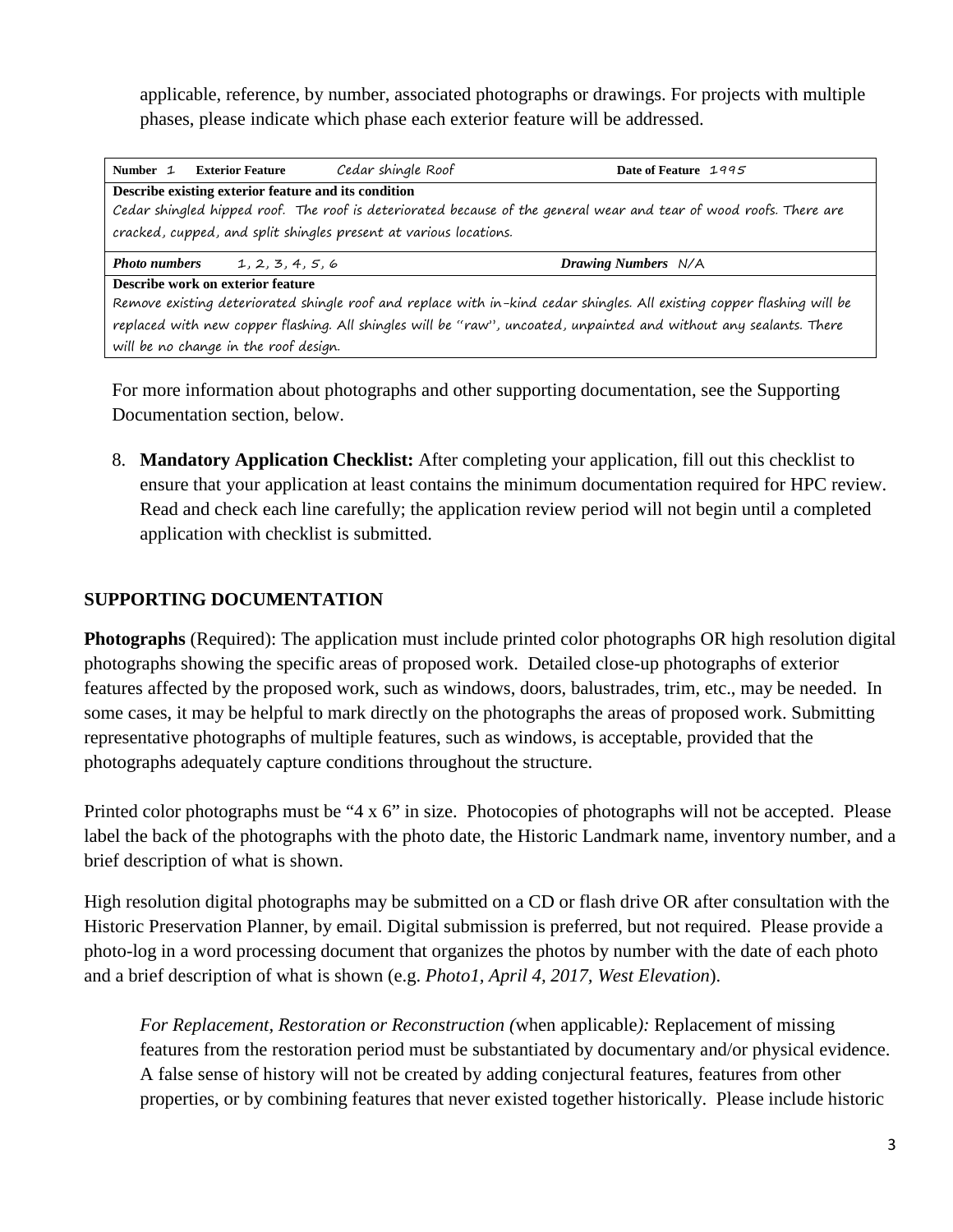photographs showing the missing features or photographs showing physical evidence of missing features, when applicable (See Standard 6).

**Plans/Drawings /Sketches:** When applicable, submit plans, drawings, or sketches to show all proposed exterior alterations, additions and new construction. Drawings/sketches or plans must show existing configurations and proposed changes. Include floor plans and, where necessary, sections and evaluations. All plans, drawings and sketches submitted with the application should be numbered and correlated to the application narrative. Meaning, the plan showing any additions should be referenced in the application where the proposed addition is described.

*For Replacement, Restoration or Reconstruction (when applicable):* Replacement of missing features from the restoration period will be substantiated by documentary and/or physical evidence. A false sense of history will not be created by adding conjectural features, features from other properties, or by combining features that never existed together historically. Historic plats, maps, or architectural drawings can be submitted with the application as documentary evidence (See Standard 6).

**Manufacturers Specifications:** When applicable, attach product manufacturers cut sheets or specifications for the following, but not limited to:

- Windows;
- Exterior Doors;
- roofing materials;
- siding materials;
- mortar;
- porch, decking materials;
- railing materials;
- ADA access ramps and doors;
- Gutters;
- HVAC systems;

**Mandatory Application Checklist:** Complete, date and sign the Mandatory Application Checklist and submit it with the application. Make sure that all the information on the check-list is included with the application. Applications submitted without a checklist will not be accepted.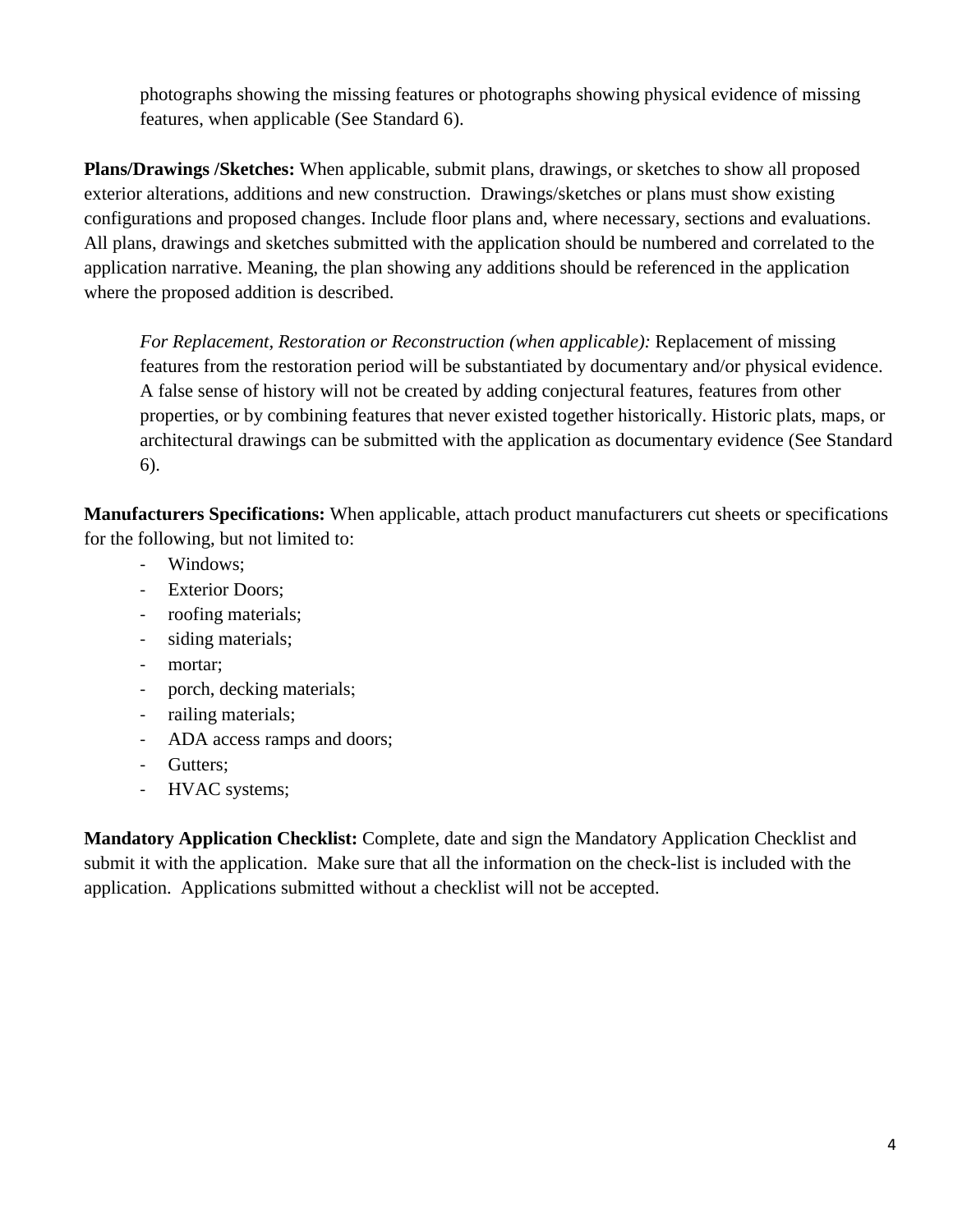### **APPLICATION DEADLINES AND SUBMISSION**

Applications for Certificate of Appropriateness (COA) are accepted throughout the year. They are reviewed by the Historic Preservation Commission at their regular meetings, which are held on the first Wednesday of every month, in the first floor conference room at 220 S. Main Street Bel Air, Maryland, beginning at 7:00 P.M.

Completed and signed applications are due by 5 PM on the Application Deadline prior to a regularly scheduled meeting to be reviewed by the Harford County Historic Preservation Commission. Completed applications will be reviewed within 45 days of receipt. Application Deadlines for the current year are listed [on the County's website at https://www.harfordcountymd.gov/2436/Applications-for-Certificates-of-](https://www.harfordcountymd.gov/2436/Applications-for-Certificates-of-Appropr)Appropr or may be obtained by contacting the Department of Planning and Zoning.

### **HOW TO SUBMIT**

[Completed applications may](mailto:cemerritt@harfordcountymd.gov) be submitted in hard copy form or digitally. For hard copy forms, please mail or drop off applications to the Department of Planning and Zoning. For digital submissions, e-mail the completed and signed form along with any additional materials to Jacob M. Bensen, Historic Preservation Planner at jmbensen@harfordcountymd.gov. For questions regarding submission, please call 410-638-3103, ext. 1385.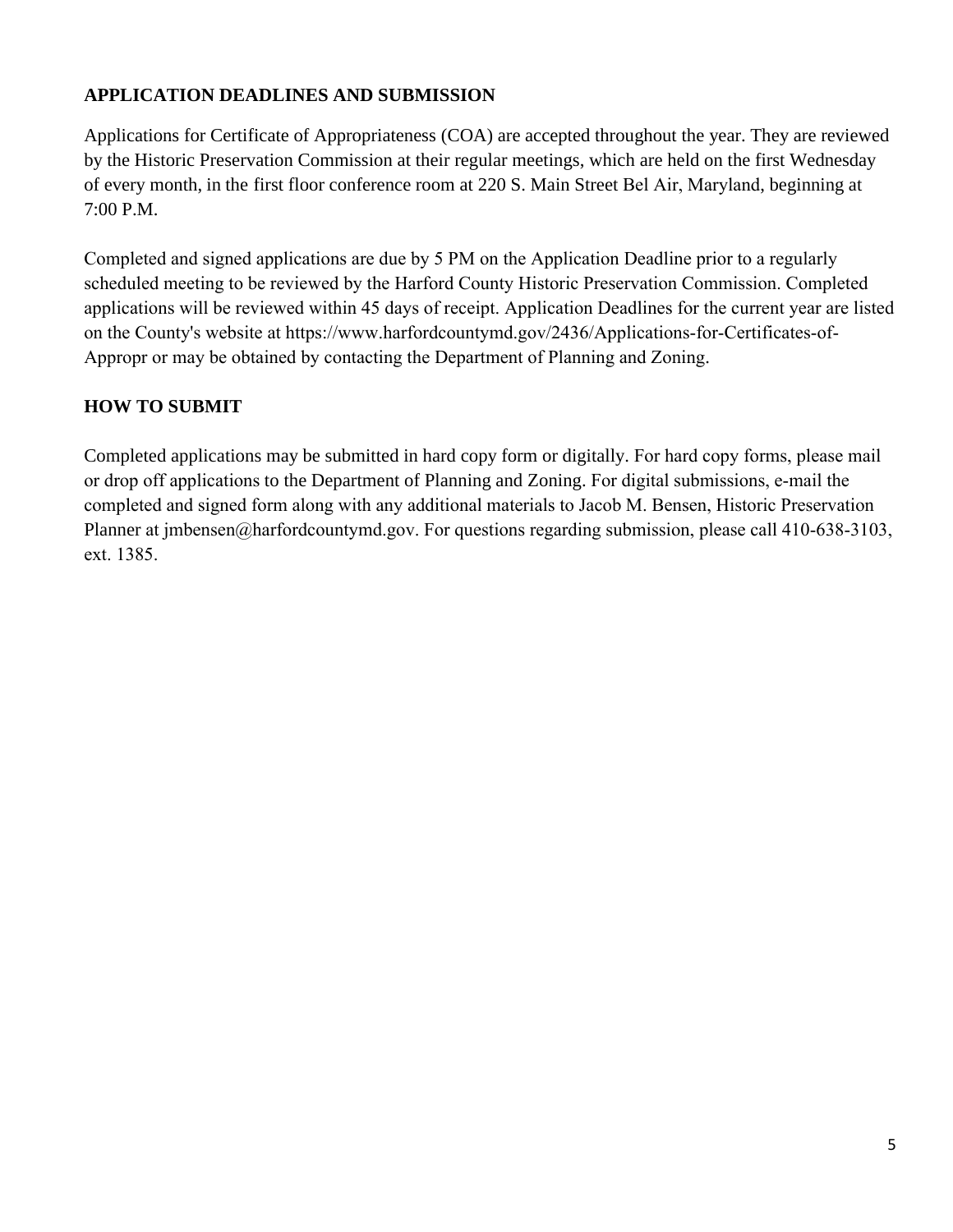### **SPECIAL REHABILITATION RECOMMENDATIONS**

Each historic structure is unique, and therefore rehabilitation projects often involve areas of special concern that the HPC must review and evaluate in considering a COA application. For technical assistance in preparing a rehabilitation project, see "Interpreting the Standards" at [https://www.nps.gov/tps/standards.htm.](https://www.nps.gov/tps/standards.htm) Property owners should pay particular attention when undertaking work in any of the areas described below:

**New HVAC Systems:** Indicate the impact that the new heating, ventilation and air conditioning (HVAC) equipment and ductwork will have on historic building materials. Installation of systems that cause damage to the historic materials or visible loss of character may not be approved.

**Replacement Windows:** Property owners are strongly encouraged to retain and repair historic windows. Indicate the condition of existing windows (sash, glazing, muntins, etc.) and the reasons for considering replacement. Detailed photographs must be provided to document deterioration. Where replacement of existing windows appears justified by supporting documentation, the replacement sash should match the original in material, size, pane configuration, trim details, and planar and reflective qualities.

Provide scaled drawings comparing the existing windows to the replacement windows. Where historic windows are missing or have been inappropriately replacement, new windows must be of a style appropriate to the period of significance to the Historic Landmark or historic district. New windows may be based on historic documentation (e.g. historic photos or other buildings of the same period and architectural style). The use of replacement windows that change the building's character may result in denial of COA.

**Exterior Masonry Repair:** Indicate deteriorated areas that require repair and provide evidence that repointed mortar will match the original in composition (e.g., ration of lime, cement, sand, and any additives), color, texture, and tooling. Owners are encouraged to only repoint those portions of masonry that require repair.

**New Additions and New Construction:** New exterior additions may alter the appearance and form of historic structures and may not be approved. Similarly, new construction, including site work, may change the relationship of a structure to its site, alter the historic landscape, or otherwise damage the historic character of the property or the historic district. Applicants are strongly encouraged to plan additions that are compatible with the historic materials, features, size, scale and massing of the property and its environment. For new additions and new construction, it is strongly encouraged that the property owner and or architect meet with the Historic Preservation Planners for assistance on design and location (See Standards 9 & 10).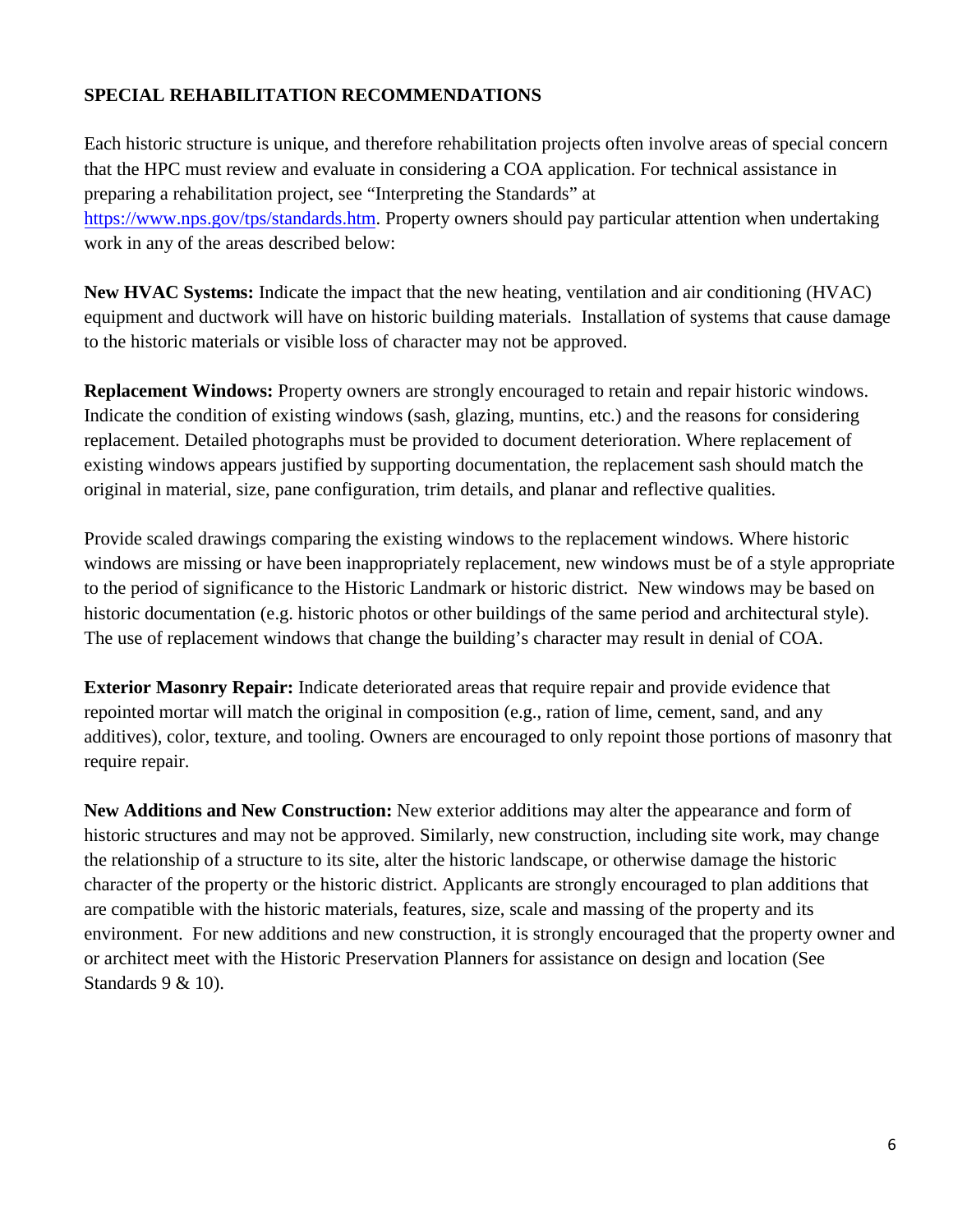

# **Application for Certificate of Appropriateness**

*(§267- 113. Certificate of Appropriateness Required.)*

| <b>General Property Information</b>    |                                                       |
|----------------------------------------|-------------------------------------------------------|
| <b>Historic Landmark</b>               | <b>Inventory No.</b>                                  |
| <b>Address</b>                         |                                                       |
| City, town, zip                        |                                                       |
| <b>Tax ID Number</b>                   |                                                       |
| <b>MHT Easement</b><br><b>Property</b> | (if yes, please submit approval from easement holder) |

### **Applicant**

| Name(s)              |                                                      | <b>Cell Phone</b> |        |
|----------------------|------------------------------------------------------|-------------------|--------|
| <b>Address</b>       |                                                      | <b>Telephone</b>  |        |
| City, town           | <b>State</b>                                         | Zip code          |        |
| <b>Email Address</b> |                                                      |                   |        |
| <b>Applicant Is:</b> | <b>Architect</b><br>Lessee<br>Owner                  | <b>Contractor</b> | Other: |
|                      | Applicant shall be in attendance at the HPC meeting: | (Please Initial)  |        |

**Property Owner(s)** (if different from applicant) **Name(s) Cell Phone Address Telephone City, town, The City of the City, town, The City of the City, town, The City of the City of the City of The City Email address**

### **Contractor / Architect / Engineer**

| Name (s)             |              | <b>Cell Phone</b> |  |
|----------------------|--------------|-------------------|--|
| <b>Address</b>       |              | <b>Telephone</b>  |  |
| City, town,          | <b>State</b> | Zip code          |  |
| <b>Email Address</b> |              |                   |  |

### **Historic Preservation Tax Credits**

| Applying for Tax Credits: |  |
|---------------------------|--|
|---------------------------|--|

Harford County Historic Preservation Tax Credits

Maryland Rehabilitation Tax Credits (please submit approval from MHT)

Federal Investment Tax Credits (please submit approval from NPS)

| <b>Type of Work</b>                                                       |  |  |  |
|---------------------------------------------------------------------------|--|--|--|
| <b>Exterior Alteration or Repair</b><br><b>New Construction/ Addition</b> |  |  |  |
| <b>Demolition of a Structure</b>                                          |  |  |  |
| <b>Relocation of a Structure</b><br>Other:                                |  |  |  |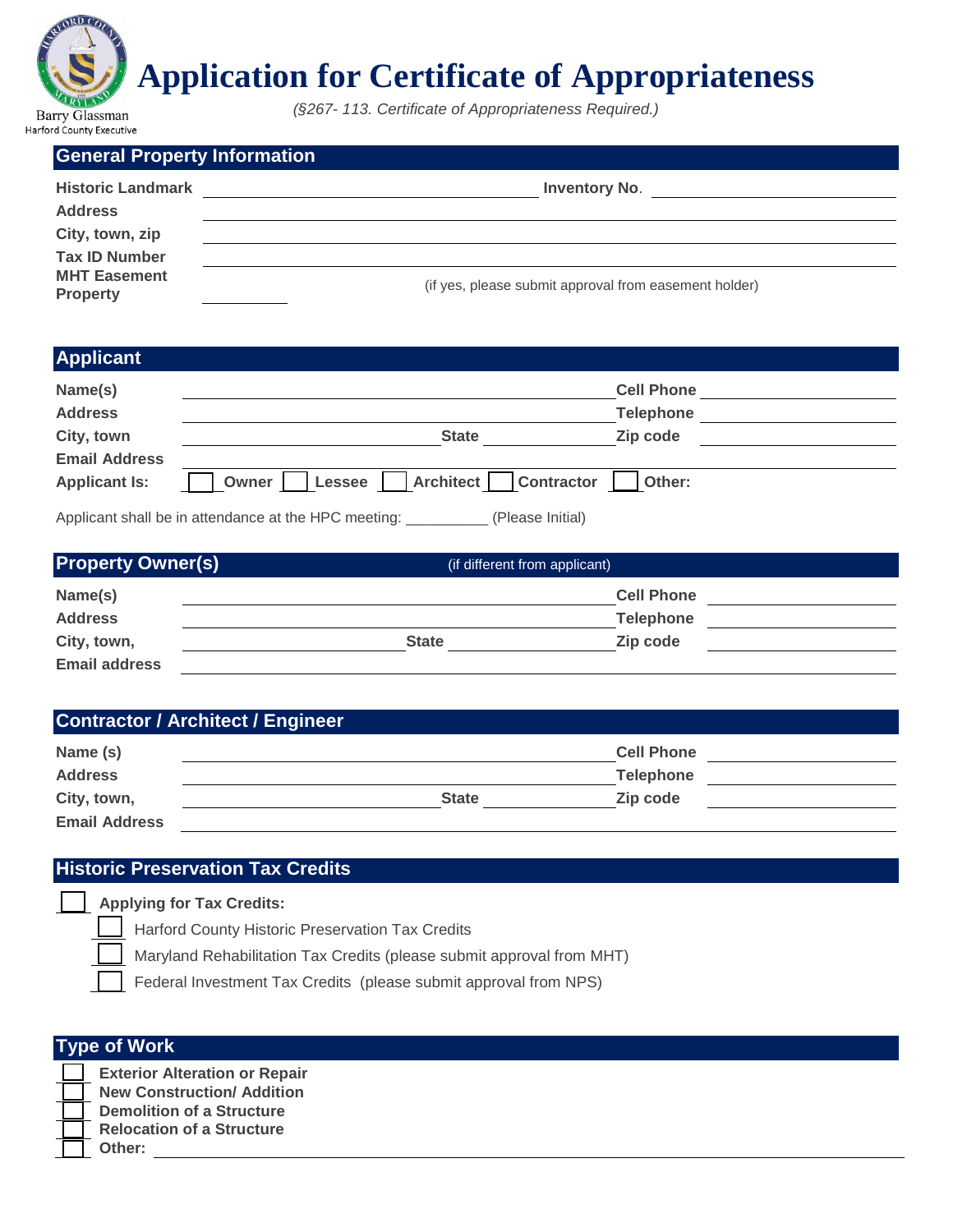### **Description of Proposed Work**

Please use this page to describe all work or create a comparable format with this information. Number items consecutively to describe all work, including exterior alterations or repairs, additions, site work, landscaping, and new construction. All proposed work must adhere to the Secretary the Interior's Standards for the Treatment of Historic Properties.

| <b>Number</b> | <b>Exterior Feature</b>                              | <b>Date of Exterior Feature</b> |  |  |  |  |
|---------------|------------------------------------------------------|---------------------------------|--|--|--|--|
|               | Describe existing exterior feature and its condition |                                 |  |  |  |  |
|               |                                                      |                                 |  |  |  |  |
|               |                                                      |                                 |  |  |  |  |
|               |                                                      |                                 |  |  |  |  |
|               |                                                      |                                 |  |  |  |  |
| Photo numbers |                                                      | <b>Drawing Numbers</b>          |  |  |  |  |
|               | Describe work on exterior feature                    |                                 |  |  |  |  |
|               |                                                      |                                 |  |  |  |  |
|               |                                                      |                                 |  |  |  |  |
|               |                                                      |                                 |  |  |  |  |
|               |                                                      |                                 |  |  |  |  |

| <b>Number</b> | <b>Exterior Feature</b>                              |  |                        | <b>Date of Exterior Feature</b> |  |  |  |
|---------------|------------------------------------------------------|--|------------------------|---------------------------------|--|--|--|
|               | Describe existing exterior feature and its condition |  |                        |                                 |  |  |  |
|               |                                                      |  |                        |                                 |  |  |  |
|               |                                                      |  |                        |                                 |  |  |  |
|               |                                                      |  |                        |                                 |  |  |  |
|               |                                                      |  |                        |                                 |  |  |  |
| Photo numbers |                                                      |  | <b>Drawing Numbers</b> |                                 |  |  |  |
|               | Describe work on exterior feature                    |  |                        |                                 |  |  |  |
|               |                                                      |  |                        |                                 |  |  |  |
|               |                                                      |  |                        |                                 |  |  |  |
|               |                                                      |  |                        |                                 |  |  |  |
|               |                                                      |  |                        |                                 |  |  |  |
|               |                                                      |  |                        |                                 |  |  |  |

| <b>Number</b> |                                                      | <b>Exterior Feature</b>           |  |                        | <b>Date of Exterior Feature</b> |  |  |
|---------------|------------------------------------------------------|-----------------------------------|--|------------------------|---------------------------------|--|--|
|               | Describe existing exterior feature and its condition |                                   |  |                        |                                 |  |  |
|               |                                                      |                                   |  |                        |                                 |  |  |
|               |                                                      |                                   |  |                        |                                 |  |  |
|               |                                                      |                                   |  |                        |                                 |  |  |
|               |                                                      |                                   |  |                        |                                 |  |  |
| Photo numbers |                                                      |                                   |  | <b>Drawing Numbers</b> |                                 |  |  |
|               |                                                      | Describe work on exterior feature |  |                        |                                 |  |  |
|               |                                                      |                                   |  |                        |                                 |  |  |
|               |                                                      |                                   |  |                        |                                 |  |  |
|               |                                                      |                                   |  |                        |                                 |  |  |
|               |                                                      |                                   |  |                        |                                 |  |  |
|               |                                                      |                                   |  |                        |                                 |  |  |

Application for Certificate of Appropriateness *Updated January 2022*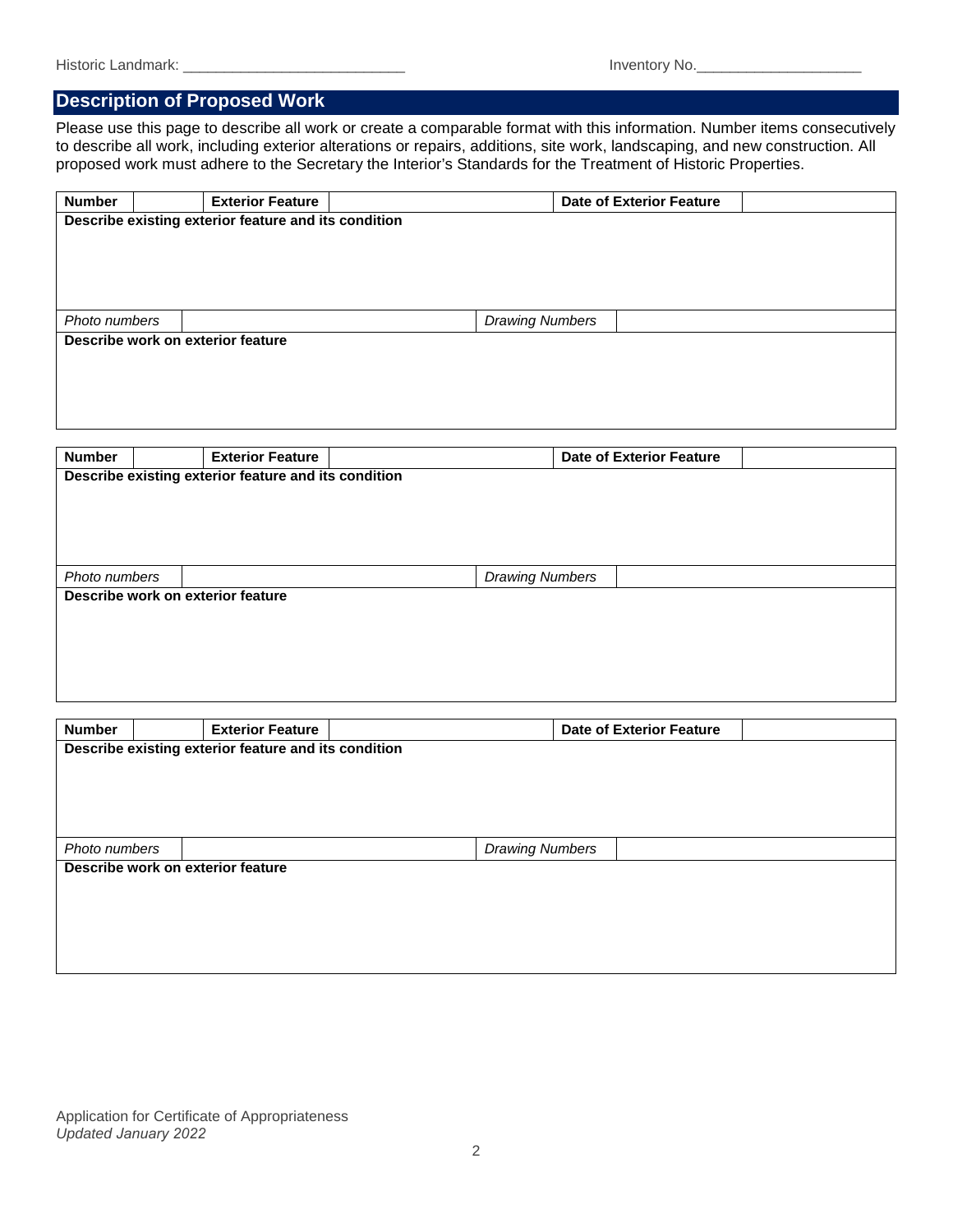### **Mandatory Application Checklist**

**Instructions:** After completing your application, print and fill out this checklist to ensure that your application at least contains the minimum required documentation required for Historic Preservation Commission (HPC) review. The checklist is based on the detailed information included in the "Application Instructions". Read and check each line carefully; the application review period will not begin until a completed application with checklist is submitted.



**GENERAL APPLICATION FORM** – I filled in all applicable fields. I understand that missing information will not be filled; therefore if my application is missing information it will be returned.



**DESCRIPTION OF PROPOSED WORK–** I have described ALL proposed work planned for the exterior of my property, including those specified in the designation report. I understand that all work must meet the Secretary of Interior's *Standards* and be reviewed and approved by the HPC.



**SUPPORTING DOCUMENTATION –** If applicable to my project, I have attached, Photographs, Plans, Elevation & Sections, Material or Color Samples, Site Plans, or Manufacturer's Specifications. See "Application Instruction's" for details.

**SIGNATURE** – I signed and dated the application after printing.

| <b>Applicant Signature</b> | Date.       |
|----------------------------|-------------|
| <b>Owner Signature</b>     | <b>Date</b> |

**By signing this application, I hereby acknowledge that the information contained herein or subsequently submitted is true and correct to my knowledge.**

#### **Application Deadline:**

Application materials are due by 5 PM on the Application Deadline prior to a regularly scheduled meeting to be reviewed by the Harford County Historic Preservation Commission. Completed applications will be reviewed within 45 days of receipt.

**SEND THE COMPLETED APPLICATION TO:** 

**The Department of Planning and Zoning 220 S. Main Street, Bel Air, Maryland, 21014 Attn: Historic Preservation Commission**

Application for Certificate of Appropriateness *Updated January 2022*